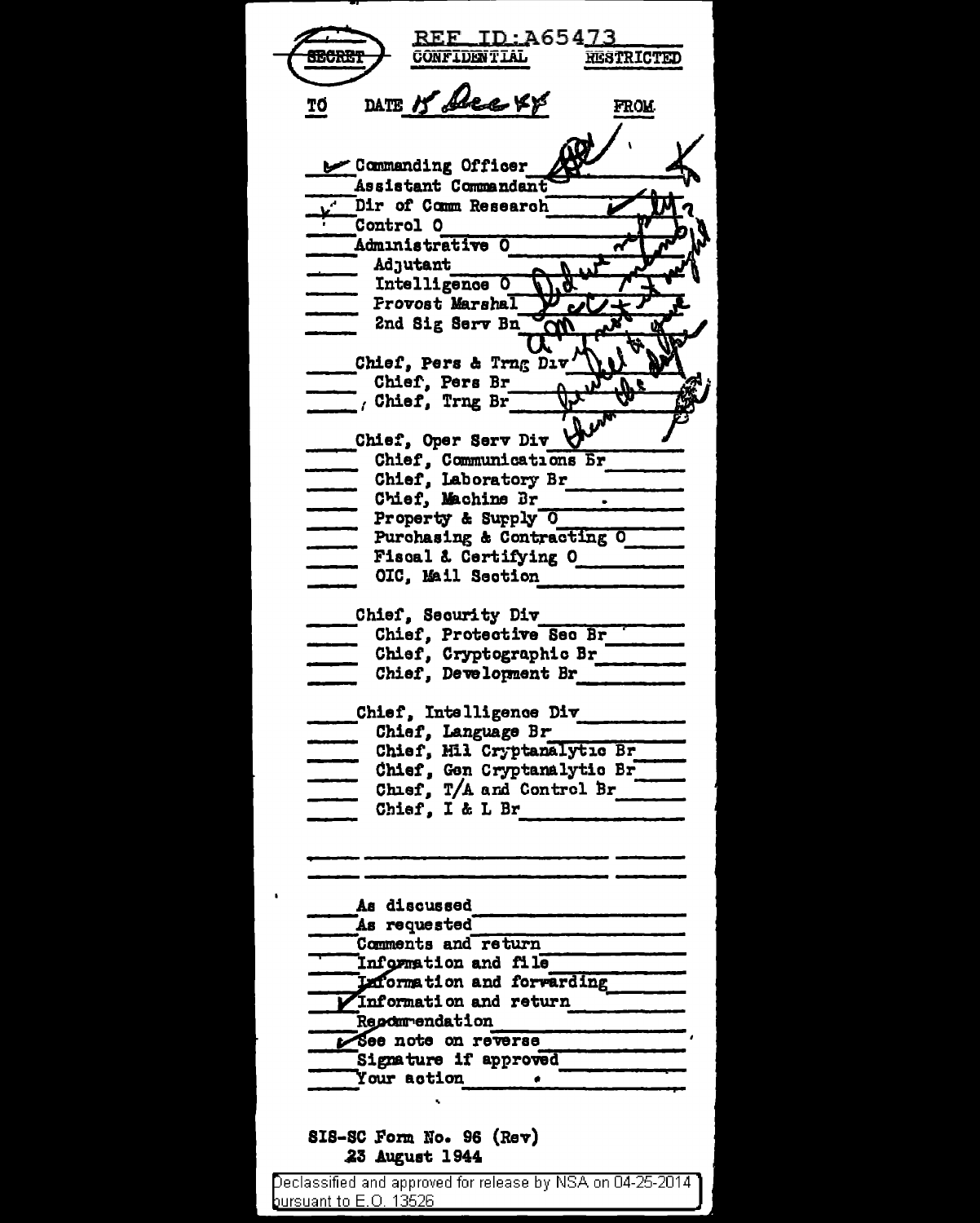**REF ID: A65473** Note Commagns attached. This is no doubt the australian annouments toade which is in moltons. C Branch has world SizO SWPA for clock oncentario values to determine if it is steally that code. 6 Branch is also taking retagns to resul a substitute of much drigher security (a ling cand with strip coordinates). Of course we can't tell the accostralcome what to use but Shelene the AAF is willwig to have this other system concerned. to some background may on AAF codes to show where the code in question fits - see attached R+W. page 2. nete Japo have apparently in 3 days. me.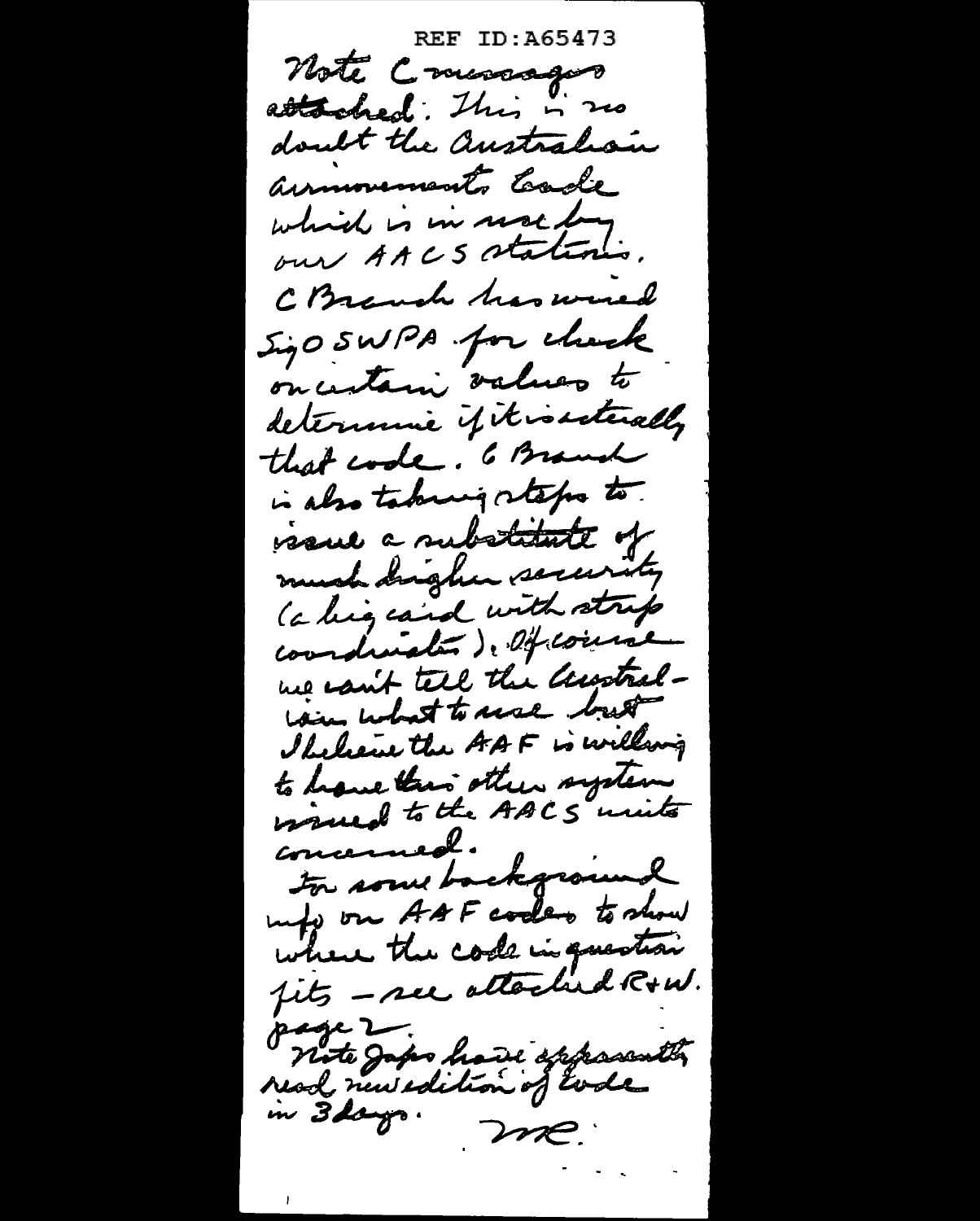$\sim 10^{-1}$ levre un point. Hald  $f_n$ toremet of y let.  $G \mathbf{I}$ 

 $\label{eq:2.1} \frac{1}{\sqrt{2}}\left(\frac{1}{\sqrt{2}}\right)^{2} \left(\frac{1}{\sqrt{2}}\right)^{2} \left(\frac{1}{\sqrt{2}}\right)^{2} \left(\frac{1}{\sqrt{2}}\right)^{2} \left(\frac{1}{\sqrt{2}}\right)^{2} \left(\frac{1}{\sqrt{2}}\right)^{2} \left(\frac{1}{\sqrt{2}}\right)^{2} \left(\frac{1}{\sqrt{2}}\right)^{2} \left(\frac{1}{\sqrt{2}}\right)^{2} \left(\frac{1}{\sqrt{2}}\right)^{2} \left(\frac{1}{\sqrt{2}}\right)^{2} \left(\$ 

 $\mathbf{t}$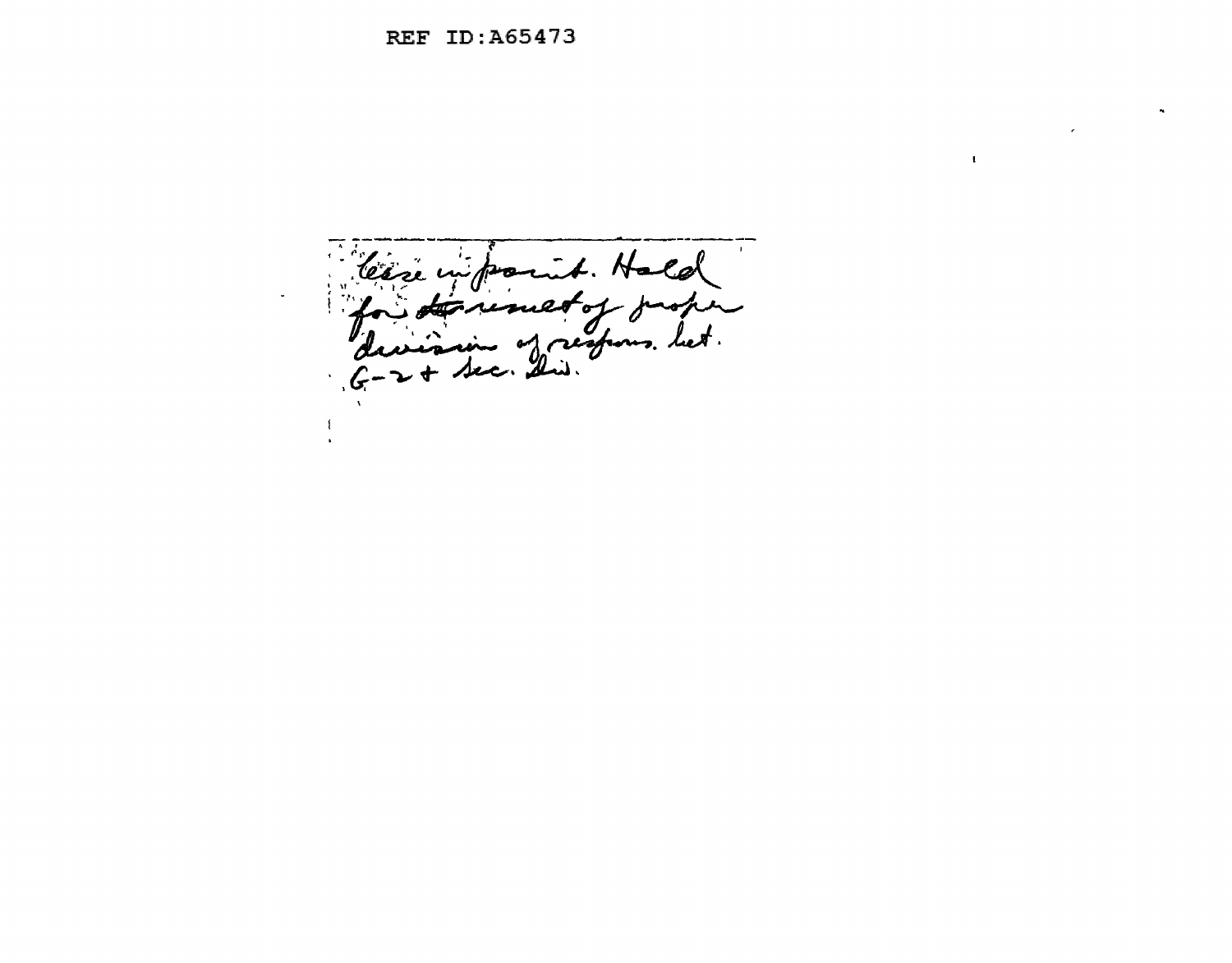| <b>FROM</b>                                                                                                                          |               | <b>REF</b>  | <b>NO</b><br>J8-15296-IS-1 |              | JCH         |  |  |
|--------------------------------------------------------------------------------------------------------------------------------------|---------------|-------------|----------------------------|--------------|-------------|--|--|
| WD, MIS                                                                                                                              |               |             |                            |              |             |  |  |
| Col. McCormack                                                                                                                       |               |             |                            | RAW Action 2 |             |  |  |
|                                                                                                                                      |               |             | 2 Nov 44                   |              |             |  |  |
| 3031                                                                                                                                 |               |             |                            |              |             |  |  |
| Memo for Col. Corderman - Extract from todays<br>Cominch Intelligence Summary.<br>R&W lst Action from Mr. Rhoads, Asst. Dix!<br>Res. |               |             |                            |              |             |  |  |
| TO.<br>$1S-1$                                                                                                                        | TO:<br>$IS-5$ | 70<br>IS-7, | 70<br>IS-3                 | 10<br>IS-1   | TO:<br>IS-3 |  |  |
| <b>DATE</b>                                                                                                                          | DATE          | DATE        | <b>DATE</b>                | <b>DATE</b>  | DATE        |  |  |
| $11 - 4 - 44$                                                                                                                        | 11-8          | 11-6        | Nov 44                     | 12/15        | 12/15       |  |  |
| ACTION-                                                                                                                              |               |             |                            |              |             |  |  |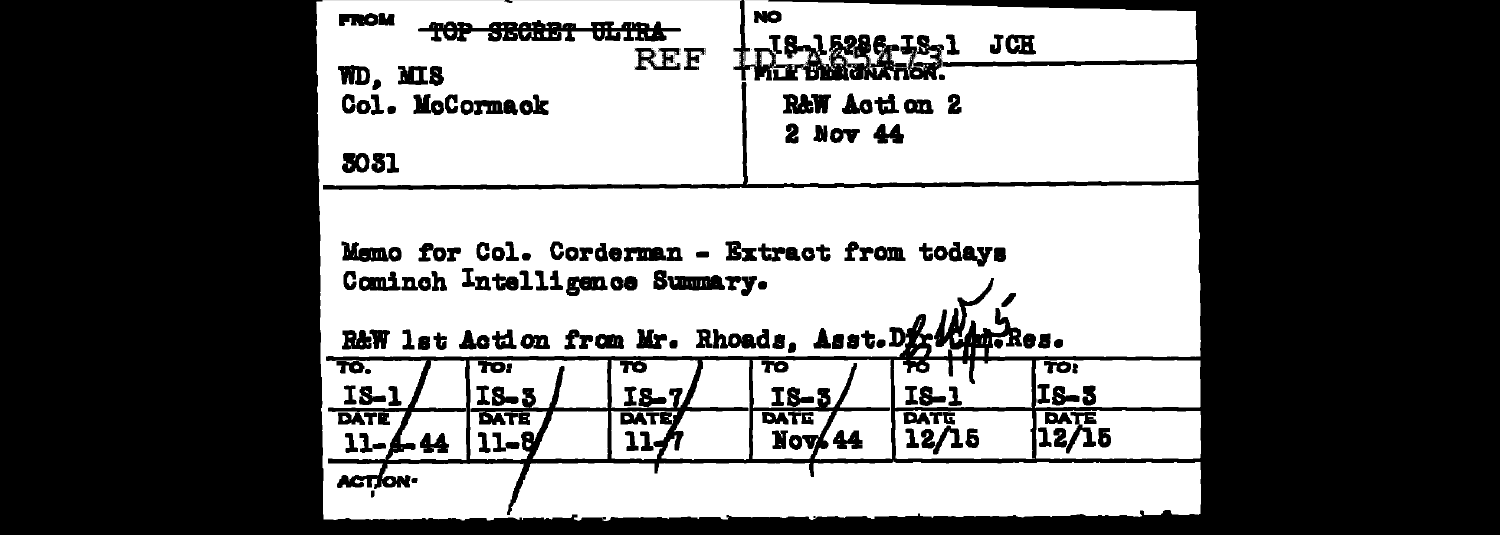

 $\mathbf{r}$ 

KAGAYAKI Staff 2 Message #975, Part 1\*

On 1 December (check 1 December), the code<sup>8</sup> was changed.

$$
\begin{array}{l}\n \stackrel{2}{\cancel{5}} & \stackrel{\text{12}}{\cancel{10}} \\
 \stackrel{\text{12}}{\cancel{5}} & \stackrel{\text{12}}{\cancel{10}} \\
 \stackrel{\text{12}}{\cancel{5}} & \stackrel{\text{12}}{\cancel{10}} \\
 \stackrel{\text{12}}{\cancel{5}} & \stackrel{\text{12}}{\cancel{10}} \\
 \stackrel{\text{12}}{\cancel{5}} & \stackrel{\text{12}}{\cancel{10}} \\
 \stackrel{\text{12}}{\cancel{10}} & \stackrel{\text{12}}{\cancel{10}} \\
 \stackrel{\text{12}}{\cancel{10}} & \stackrel{\text{12}}{\cancel{10}} \\
 \stackrel{\text{12}}{\cancel{10}} & \stackrel{\text{12}}{\cancel{10}} \\
 \stackrel{\text{12}}{\cancel{10}} & \stackrel{\text{12}}{\cancel{10}} \\
 \stackrel{\text{12}}{\cancel{10}} & \stackrel{\text{12}}{\cancel{10}} \\
 \stackrel{\text{12}}{\cancel{10}} & \stackrel{\text{12}}{\cancel{10}} \\
 \stackrel{\text{12}}{\cancel{10}} & \stackrel{\text{12}}{\cancel{10}} \\
 \stackrel{\text{12}}{\cancel{10}} & \stackrel{\text{12}}{\cancel{10}} \\
 \stackrel{\text{12}}{\cancel{10}} & \stackrel{\text{12}}{\cancel{10}} \\
 \stackrel{\text{12}}{\cancel{10}} & \stackrel{\text{12}}{\cancel{10}} \\
 \stackrel{\text{12}}{\cancel{10}} & \stackrel{\text{12}}{\cancel{10}} \\
 \stackrel{\text{12}}{\cancel{10}} & \stackrel{\text{12}}{\cancel{10}} \\
 \stackrel{\text{12}}{\cancel{10}} & \stackrel{\text{12}}{\cancel{10}} \\
 \stackrel{\text{12}}{\cancel{10}} & \stackrel{\text{12}}{\cancel{10}} \\
 \stackrel{\text{12}}{\cancel{10}} & \stackrel{\text{12}}{\cancel{10}} \\
 \stackrel{\text{12}}{\cancel{10}} & \stackrel{\text{12}}{\cancel{10}} \\
 \stackrel{\text{12}}{\cancel{10}} & \stackrel{\text{12}}{\cancel{10}} \\
 \stackrel{\text{12}}{\cancel{
$$

on 313 **Tau 401** Yo Pinrang (c) to Manila(c) Special Urgent ATE:  $\bullet\bullet E\bullet\bullet$ 

 $\texttt{+}$  - Parts 2-13 same number. a - Given as ANGO. b - All of these numbers are given as check numbers.

C 932 A Trans 12 Dec 44 (3147-A) **WAR DEPARTMENT** 

This aheet of paper and all of its contents must be safeguarded with the greatest care.<br>Utmost secrecy is necessary to prevent drying up this sort of vital intelligence at its source.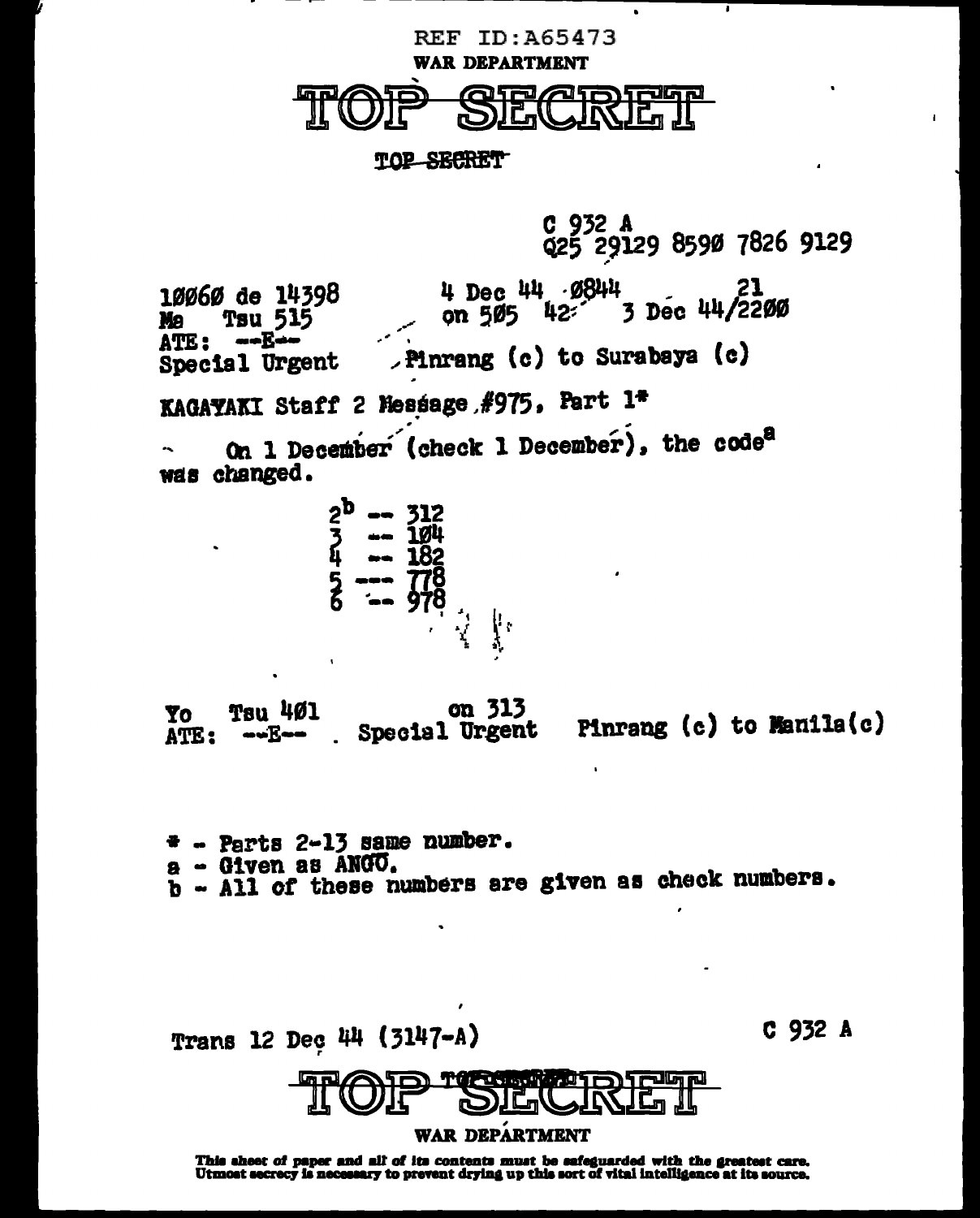

This sheet of paper and all of its contents must be safeguarded with the greatest care.<br>Utmost secrecy is necessary to prevent drying up this sort of vital intelligence at its source.

 $\bullet$ £.

 $\mathbf{I}$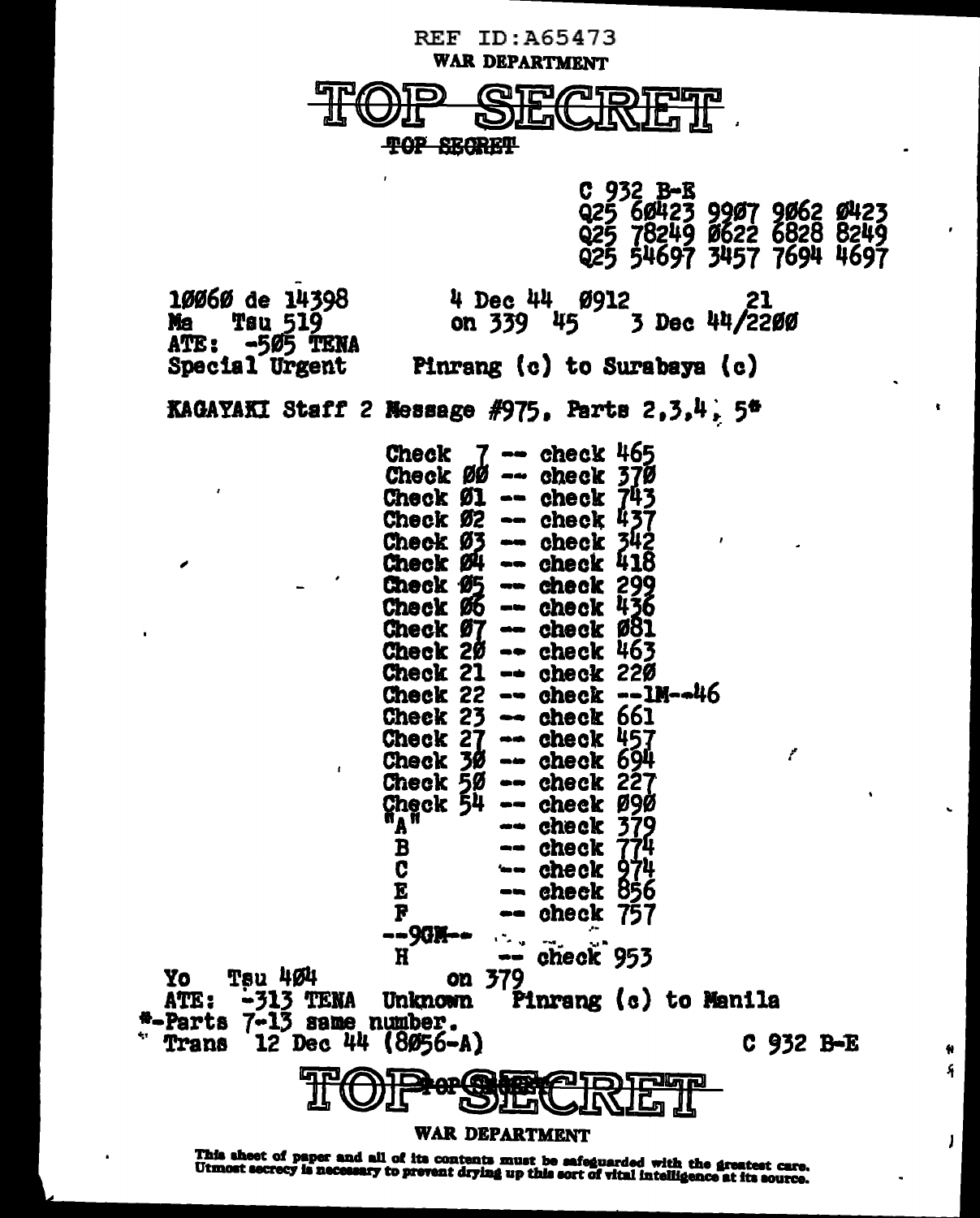

C 932 F<br>Q25 32798 3908 1097 2798 4 Dec 44 Ø915 21<br>on 367 43 3 Dec 44/2200 10060 de 14398 Tsu 520 **Ma** ATE: Special Urgent Pinrang (c) to Surabaya (c)

KAGAYAKI Staff 2 Message #975, Part 6#

| (213) | $-725$<br>$-469$                     |  |
|-------|--------------------------------------|--|
|       |                                      |  |
|       |                                      |  |
| D     |                                      |  |
|       | -- 701, 619<br>-- 571<br>-- 994, 369 |  |

| Yo | Tsu 406              | on 453         |                              |
|----|----------------------|----------------|------------------------------|
|    | <b>ATE: 313 TENA</b> | Special Urgent | Pinrang (c) to<br>Manila (c) |

 $*$  - Parts 1-5, 7-13 same number.<br>a - All numbers given as check numbers.



I

This sheet of paper and all of its contents must be safeguarded with the greatest care.<br>Utmost secrecy is necessary to prevent drying up this sort of vital intelligence at its source.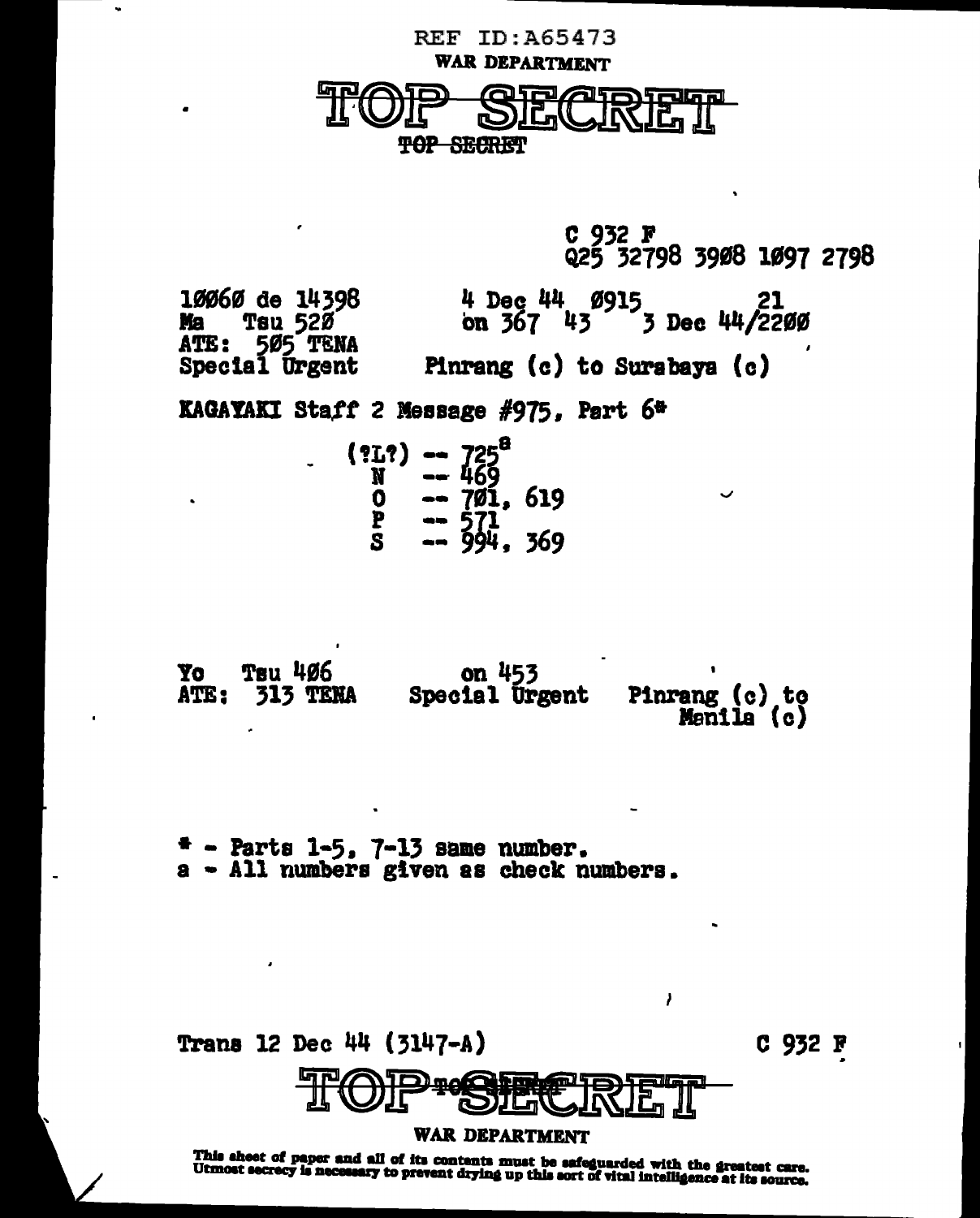

C 932 H-I 025 71902 6867 8135 9102<br>025 18894 0157 1917 8894

4 Dec 44 0923 21<br>on 433 47 3 Vec 44/2200 10060 de 14398 **Tsu 522** Ma ATE: - 505 TENA Pinrang to Surabaya Special Urgent

KAGAYAKI Staff 2 Message #975, Parts 8 a.v? 9\*

|                       | z   | check 144   |  |
|-----------------------|-----|-------------|--|
| "ATTEN" <sup>18</sup> |     | check 736   |  |
| Leaving               | ٠   | check 226   |  |
|                       |     | check 723   |  |
|                       |     | check 897   |  |
|                       |     | check & 2   |  |
|                       |     | check 光1    |  |
|                       |     | cherk 965   |  |
| Arriving              |     | check Ø23   |  |
|                       |     | check 21Ø   |  |
|                       |     | check 244 ' |  |
|                       |     | check 373   |  |
| "ETA " <sup>8</sup>   |     | check Ø11   |  |
| "RON <sup>na</sup>    |     | check 568   |  |
|                       |     | check 982   |  |
| ″Ω″<br>check 47       |     | check Ø25   |  |
|                       | ד ר |             |  |

+ - Parts 2-5, 7,10-10 same number<br>a - English letters.

12 Dec 44 (8056-А) Trans

 $C$  932  $H - I$ .



This sheet of paper and all of its contents must be safeguarded with the greatest care.<br>Utmost secrecy is necessary to prevent drying up this sort of vital intelligence at its source.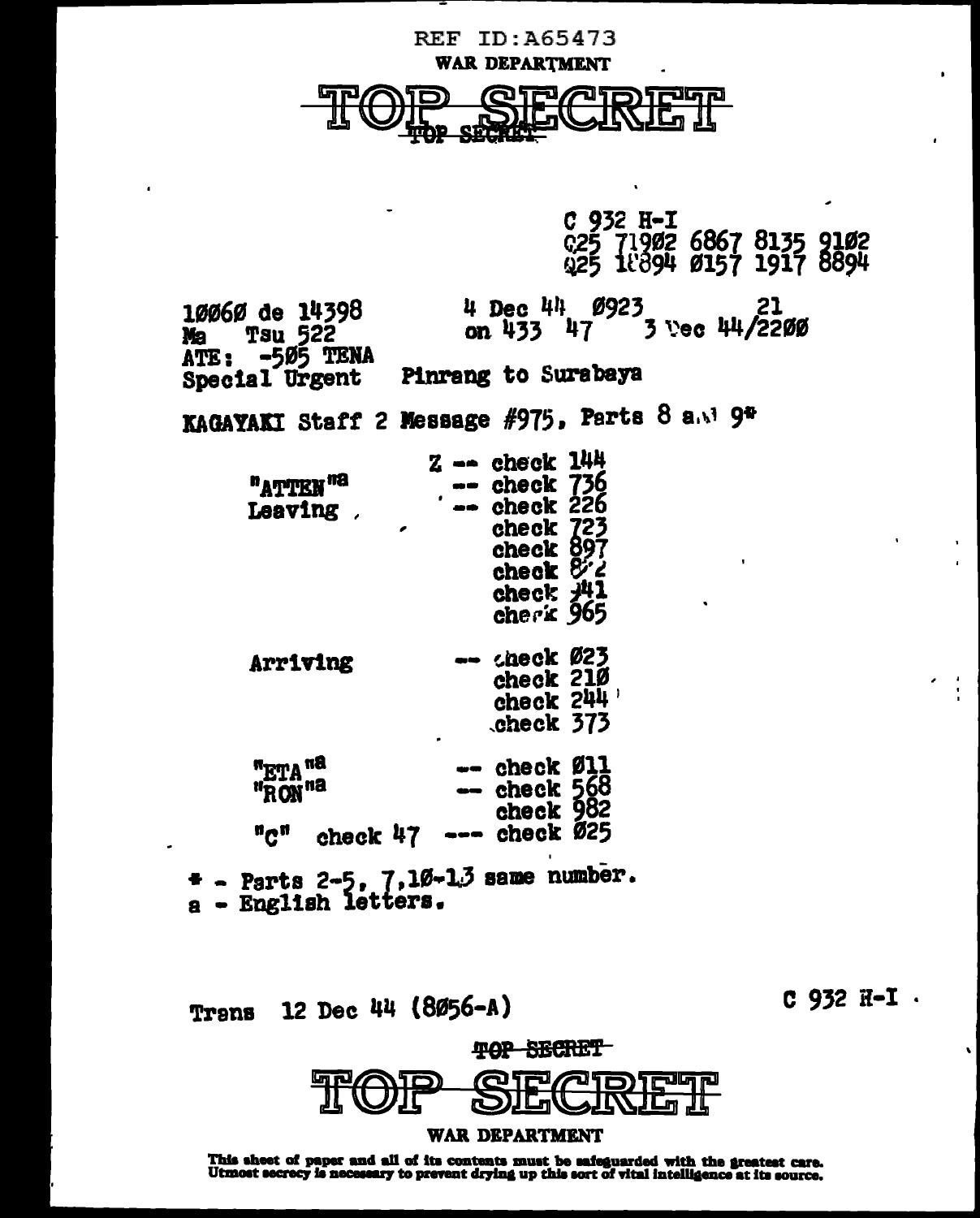REF ID:A65473 *Afte Strichnass* 



C 932 K**-M**<br>Q25 45<u>837 8161 0267 5837</u>  $QZ5$  3(135 4166 1048 (135 Q25 40443 4709 3059 0443 18868 de 14398 4 Dec 44 89li6 ~l Ma Tsu 1525 on 479 54 *3* Dec 44/2219 ATE: -5Ø5 TÉNA<br>Special Urgent Pinrang  $(c)$  to Surabaya  $(c)$ KAGAYAKI Staff 2 Message  $#975$ , Parts 11, 12, 13<sup>0</sup> "From" -- check 2--1M--7<br>"For -- check 846  $\rightarrow$  check 846 LEYTE IS. -- check 075<br>SANSAPOR -- check 154<br>NOEMFOOR -- check 129 NOBMFOOR -- check 129<br>BIAK -- check 204<br>check 672 morotai -- check 831<br>HOLLANDIA -- check 942 punctuation mark $a -$  check 386 • check 394 check 587  $614<sup>b</sup>$  695,  $AND<sup>c</sup>$  --  $889$ <br>CLARIFY -- 213 TRO, CARR -- 751 Addressees: "I" TOKUSHU JOHO<br>SURABAYA, KAGAYAKI RENRAKUSHO Tsu -412<br>ATE: -313 TENA Special Ur Special Urgent Pinrang to Manila • - Parts 2•5-. 7-18 same number. 11 - *'iJ ti* -,,0, Im DOIU TBU, *11&1* mean a full s - 2  $\frac{15}{100}$   $\frac{12}{100}$  . KU DOKU TEN, May mean a full<br>b - All numbers given as check numbers.  $c -$  All words in English letters. Trans 12 Dec 44 (8056,9576.6071-A) C 932 K-M ,9576,6071-А) с 932 К-**М**<br>@Id<u>@Id</u>Tonfelgrei

WAR DEPARTMENT<br>This sheet of paper and all of its contents must be safeguarded with the greatest care.<br>Utmost secrecy is necessary to prevent drying up this sort of vital intelligence at its source.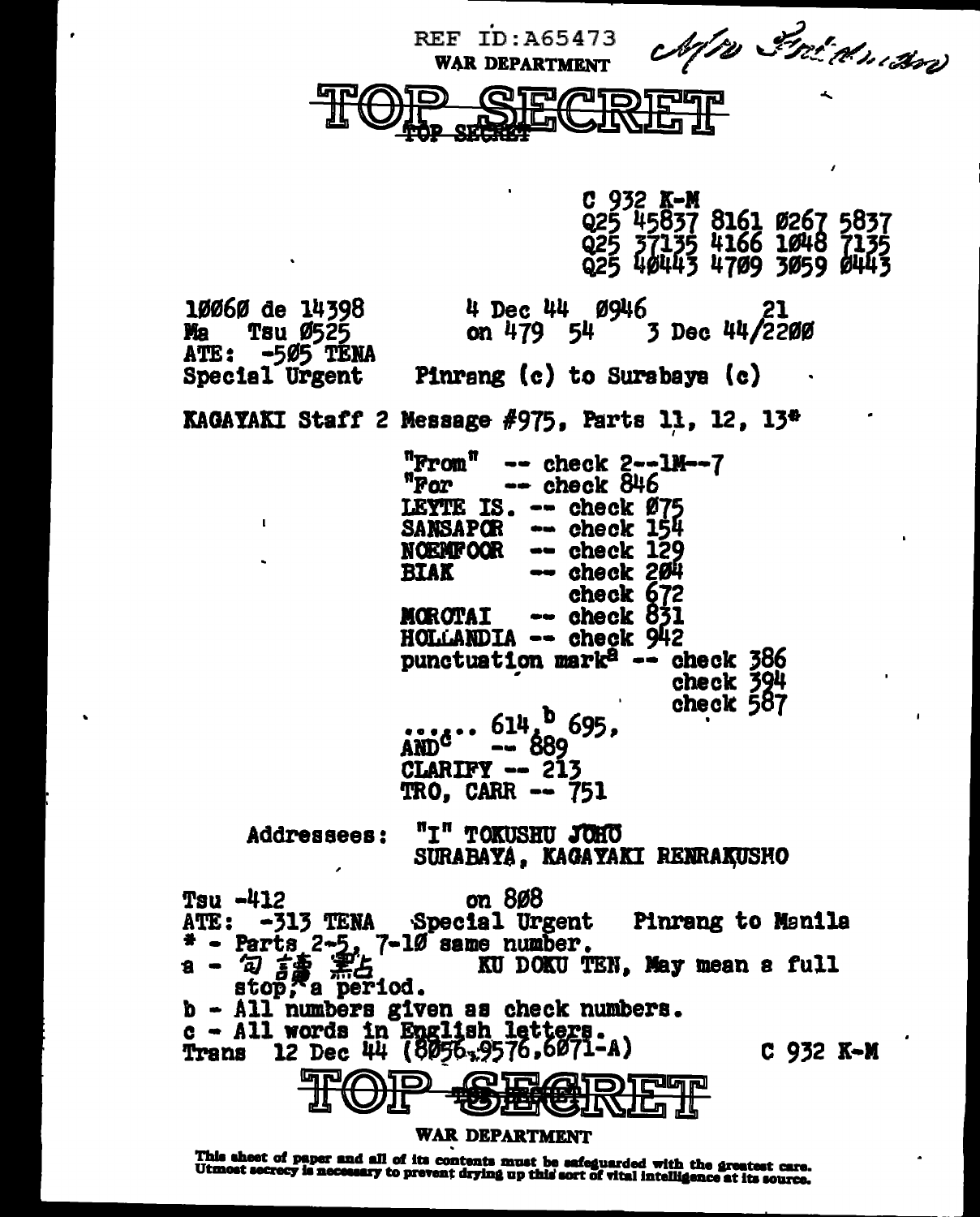

| 932-<br>-20 | п |
|-------------|---|
|-------------|---|

025 70571 0998 4540 0571 10060 de 14398 4 Dec 44 0920  $\mathbf{2}$ 2 Dec 44 2200 **Tsu 521**  $On -395$ 47 **MA** -505 Tena ATE: . SPECIAL UREENT Pinrearg (c) to Surabaya (c) KAGAYAKI Staff 2 Message #974. Part 7° T Check 300 Check 575 Check 838  $\mathbf{u}$ W Check 900

Check 521 Check 110

Check 691 Y

Check 53(?0?)

 $P = Part$  10 same number.

 $\mathbf x$ 

**Trans 10 Dec 44 (8056-m)** 

 $C$  932- $C$ 



## WAR DEPARTMENT

This sheet of paper and all of its contents must be safeguarded with the greatest care<br>Utmost secrecy is necessary to prevent drying up this sort of vital intelligence at its source.